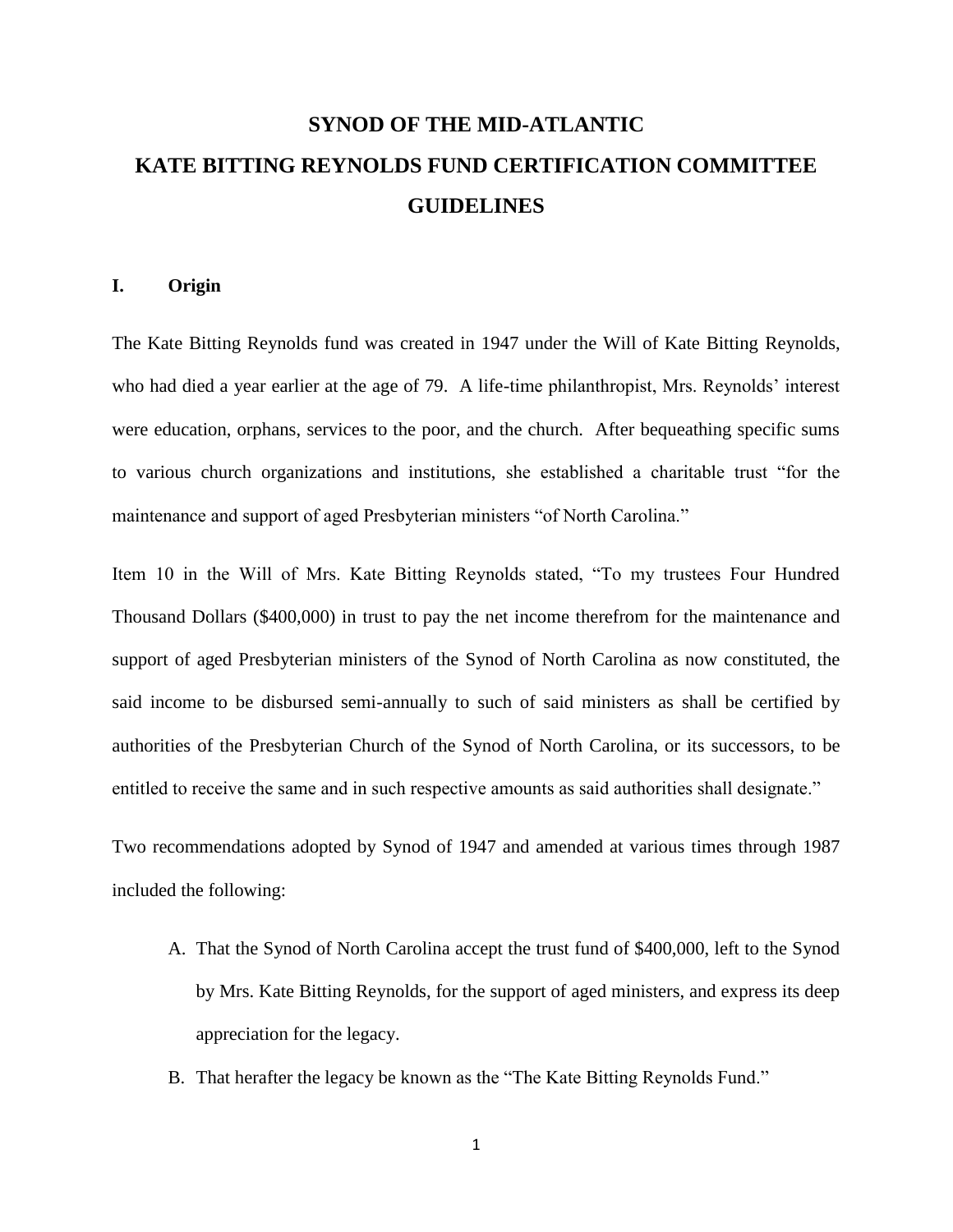## **II. General Administration**

The management of the assets of the Kate Bitting Reynolds Fund is lodged with Wells Fargo Bank as trustee in accordance with the Trust as established by the Will of Kate Bitting Reynolds. The duties of handling the benefits from this legacy for and on behalf of the Synod shall be placed on the Kate B. Reynolds Fund Certification Committee, the successor to the Ministry Group on Care and Development of Church Professionals, which is the successor to the Permanent Committee on Annuities and Relief, which is the successor to the Committee of Ministerial Support and Candidates for the Ministry and Mission Service, or its successor.

#### **III. Conditions for Participating in the Fund**

That the following be conditions on which a minister may be eligible to receive benefits from the Kate Bitting Reynolds Fund:

- A. In order to participate in the fund, a minister must have the status of being honorably retired as a member of a presbytery of the Synod of the Mid-Atlantic Presbyterian Church (U.S.A.), Presbyterian Church in the United States of America or its successor within the State of North Carolina. If one moves his or her membership from a North Carolina Presbytery, then one forfeits future participation in the Kate Bitting Reynolds Fund.
- B. The minister must have served within a presbytery of the Presbyterian Church (U.S.A.) which was or is within the State of North Carolina.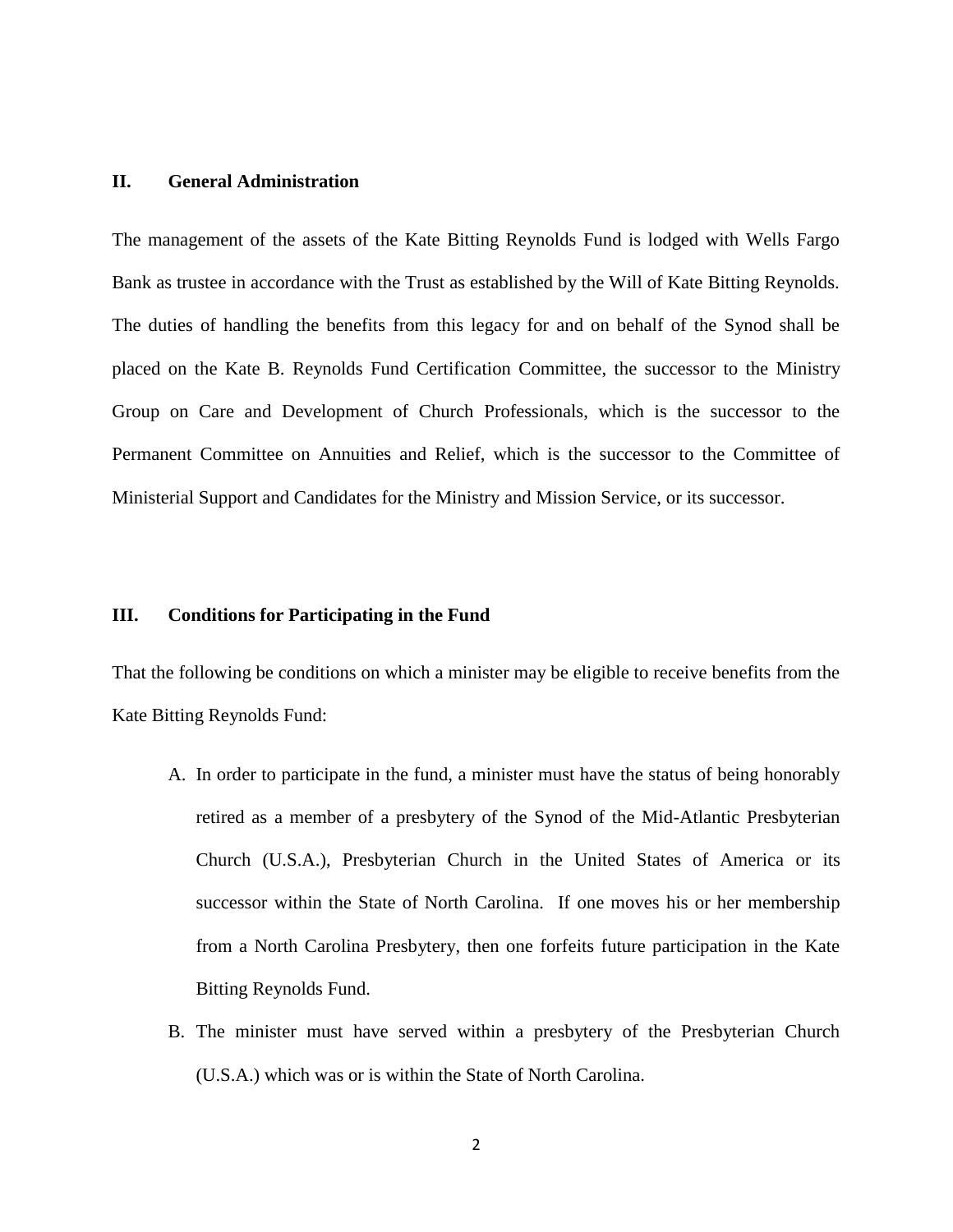- C. Ministerial service in First Presbyterian Church Pageland and Salem Presbyterian Churches (located in South Carolina and subsequently merged into one church) $1$  is included.
- D. The minister must have served in a validated ministry as a member of a presbytery within this prescribed area for a total of not less than five years immediately prior to honorable retirement. Service rendered after the date of the minister's honorable retirement shall not be counted for participation in the fund. Membership in a presbytery shall be counted from the day a minister is received and enrolled as a member and shall end on the day of reception by a presbytery outside of North Carolina.
- E. Ministers transferring from other presbyteries to a presbytery within the State of North Carolina at the time of retirement or subsequent thereto for the purpose of participating in the Kate Bitting Reynolds Fund, in order to qualify, must have served in a validated ministry as a member of a presbytery within the prescribed area for an aggregate of at least ten years, and if all other qualifications have been met.
- F. The minister must have served in a validated ministry as a member of a presbytery within this prescribed area for a total of not less than five years immediately prior to honorable retirement. Any minister officially retired by a presbytery within the State of North Carolina who qualifies by other rule governing the fund, becomes eligible for participation in the Kate Bitting Reynolds Fund from the date of the minister's retirement by the presbytery on an equal basis.

 $\overline{a}$ 

 $1$  (Excerpt from Court Order "According to the ruling of the Judge of Superior Court of Forsyth County, N.C.; Synod of North Carolina, or any successor or predecessor Synod, provided that service by a minister in Pageland Presbyterian Church or Salem Presbyterian Church near Pageland, South Carolina shall, so long as such churches remain a part of the Synod of North Carolina or a successor…")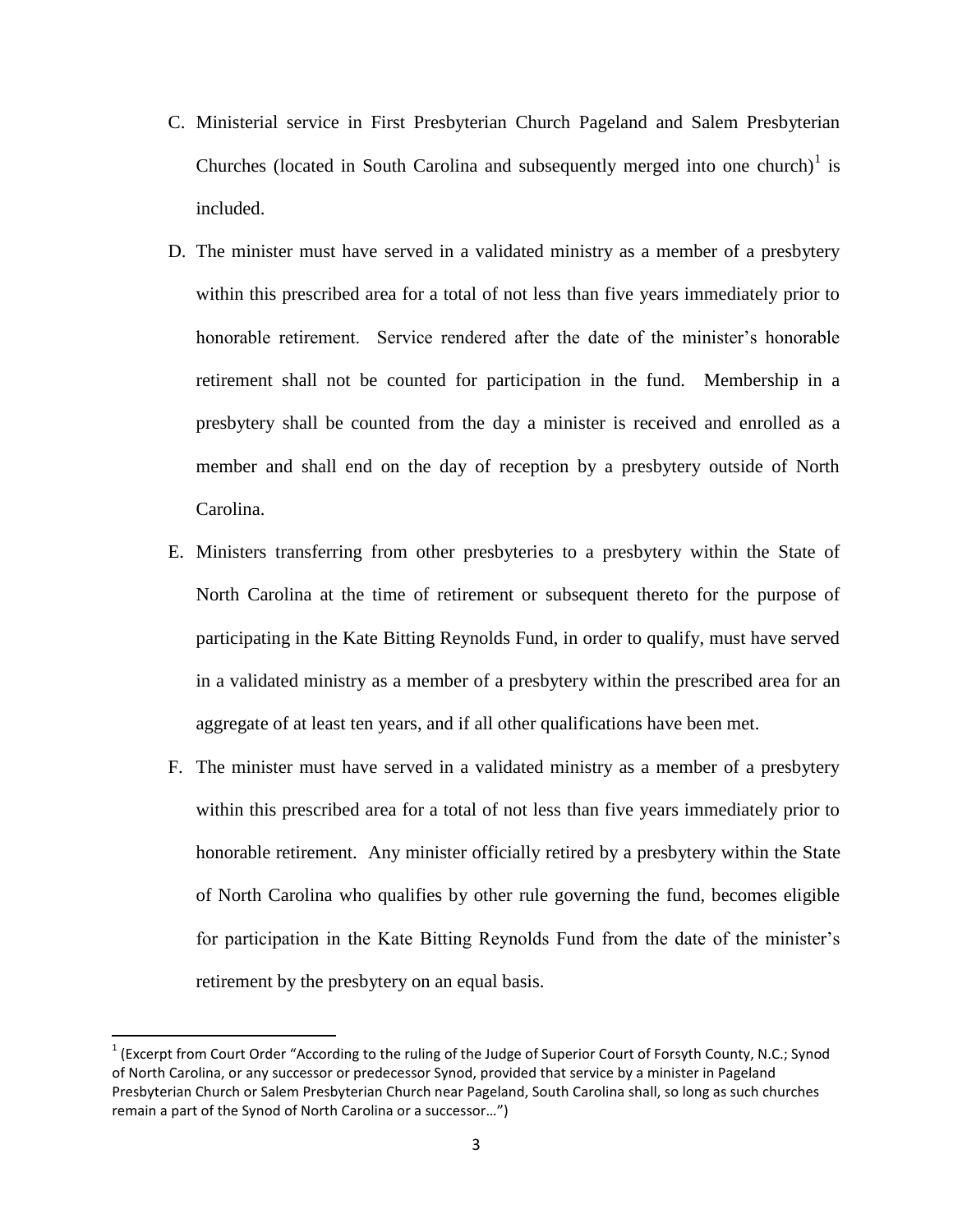Any minister of a presbytery within the bounds of the State of North Carolina and the Synod of the Mid-Atlantic or its successor who has reached 62 years of age shall be eligible for participation in the fund, except as provided for elsewhere in these rules. If a minister shall have been retired from the active ministry because of ill health, the minister may participate in the benefits of the fund at 50 years or over. In as such cases a minister must have served in a presbytery within the prescribed area for a total of not less than 5 years immediately prior to honorable retirement.

- G. In order to participate in the fund it is necessary that every eligible minister should supply the stated clerk of the presbytery with the necessary information concerning the minister's status.
- H. Service rendered after the date of the minister's honorable retirement shall not be counted for participation in the fund. Membership in a presbytery shall be counted from the day a minister is received and enrolled as a member and shall end on the day of reception by a presbytery outside of North Carolina.

## **IV. Method of Distributing the Fund**

The method of distribution of the benefits of the Kate Bitting Reynolds Fund shall be as follows:

- A. The stated clerk of each presbytery shall notify each retired minister upon retirement of the benefits available from the Kate Bitting Reynolds Fund.
- B. It shall be the duty of the presbytery stated clerk to furnish the Synod's stated clerk, two weeks prior to each meeting of the Certification Committee, a list of all members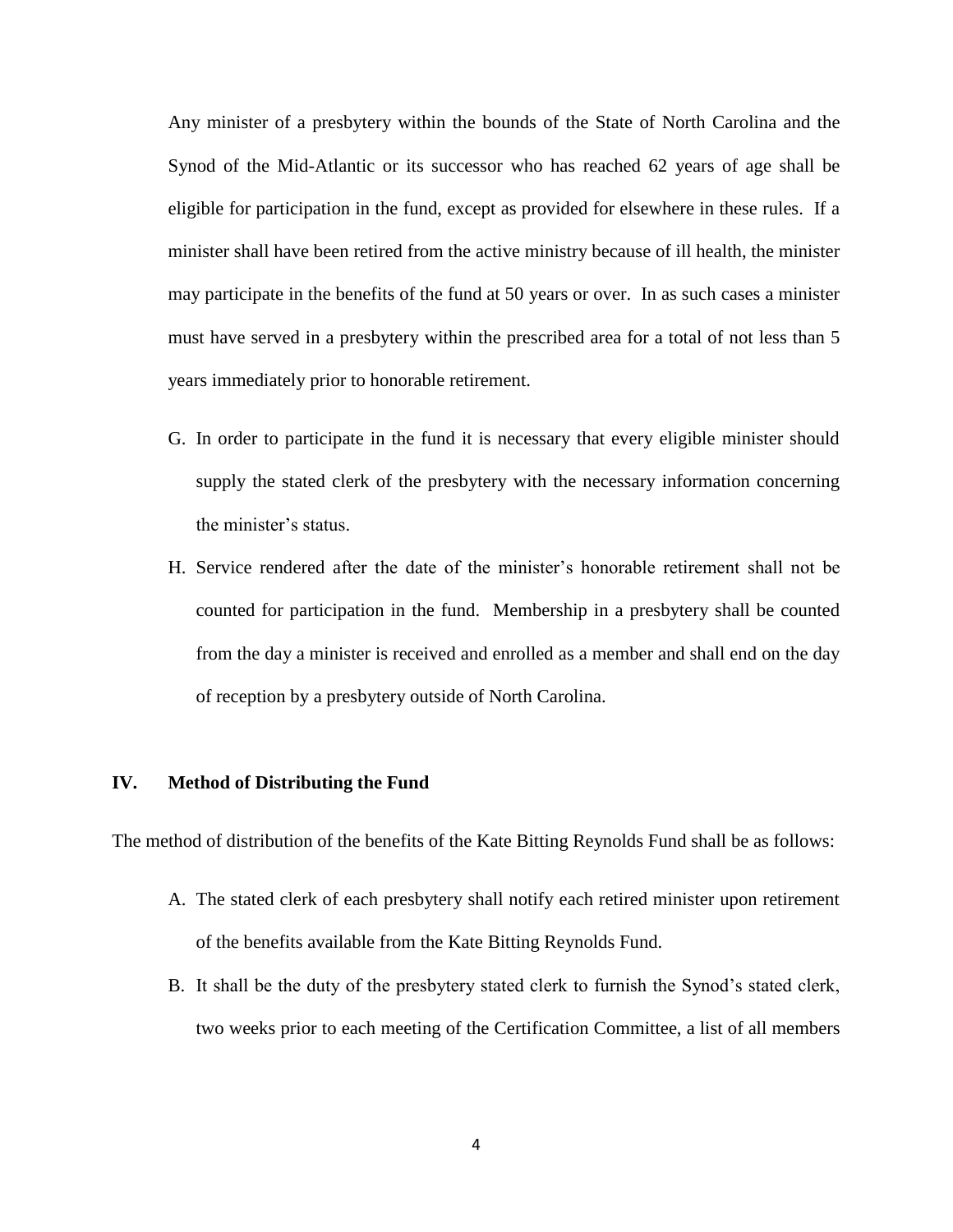of the respective presbyteries who may be eligible for participation in the fund and who have properly applied.

- C. Synod's Kate Bitting Reynolds Fund Certification Committee or its successor shall meet not later than ten days prior to the dates of semi-annual distribution (ordinarily the first week in June and November of each year), and shall certify to Wells Fargo the name, address, and amount of each and every minister to participate in the fund, according to the accepted plan and on the basis of the information submitted by the presbyteries.
- D. All funds available shall be disbursed on an equal basis among the participating ministers at each semi-annual distribution according to the terms of the Will.

## **V. Changes in the Rules**

Changes in these Rules, both as to eligibility and method of distribution of the benefits of the Kate Bitting Reynolds Fund, shall be by a majority vote of the Synod.

#### **VI. Other Matters**

A. Final Estate Distribution

The surviving dependents of any Kate Bitting Reynolds Fund recipient (or, in lieu thereof, his or her estate) who dies between the dates of distribution of income shall be awarded a payment in the subsequent distribution.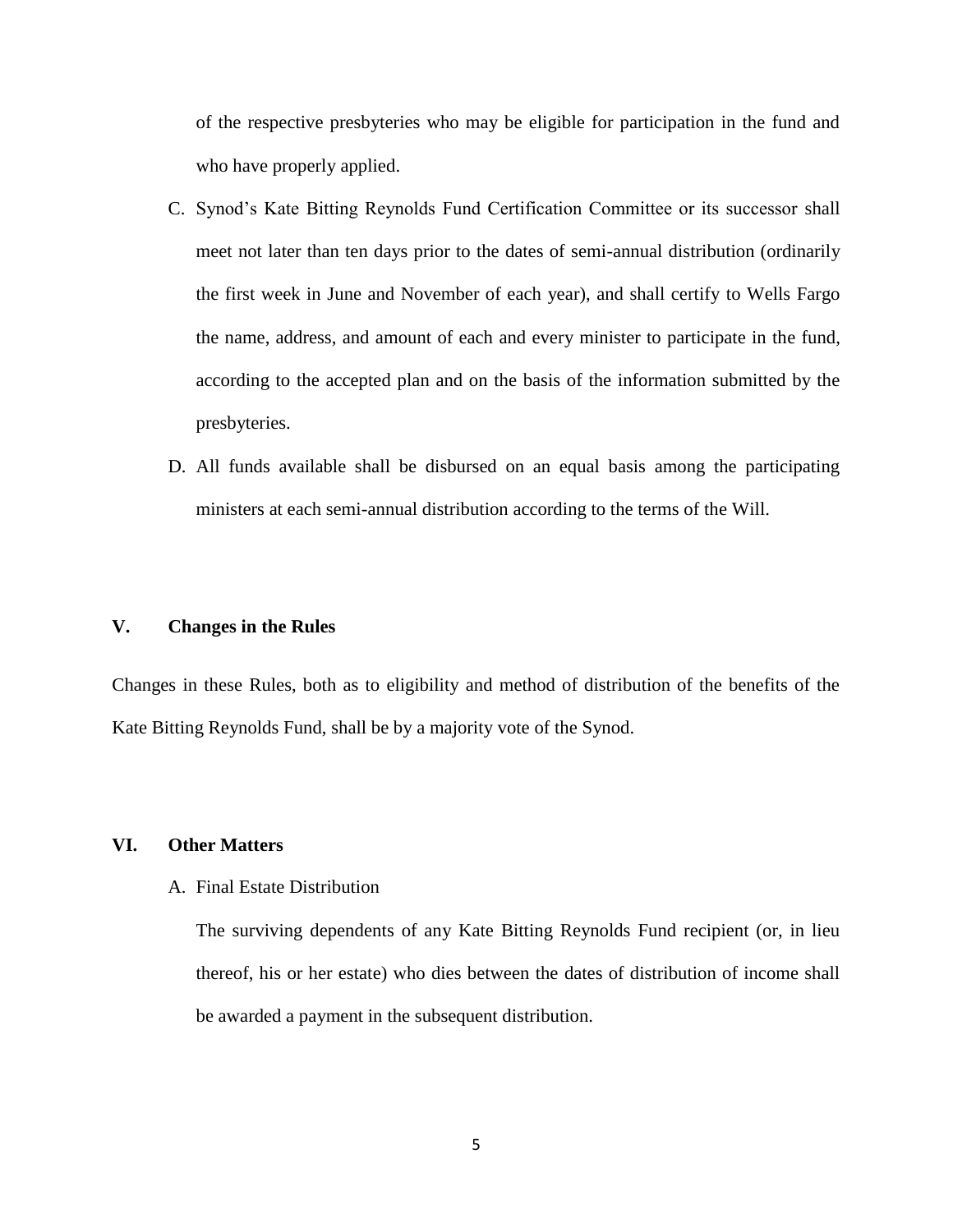#### B. Membership Committee

Ordinarily, the stated clerk of the five North Carolina presbyteries shall compose the membership of the Kate Bitting Reynolds Certification Committee. No member serving on the committee charged with the responsibility of the Kate Bitting Reynolds Fund shall be participant in the Kate Bitting Reynolds Fund.

# C. Expense of Committee

Expenses of the committee dealing with the Kate Bitting Reynolds Fund shall be borne in part from income received from the Kate Bitting Reynolds Fund.

# D. Official Date of Retirement

A minister is officially retired when the minister is certified "honorably retired" by a presbytery of the Synod of the Mid-Atlantic or its successor as having been honorably retired. The official date of retirement is the date recorded in the records of the PCUSA.

 $^2$  There is a two page (pgs. 7-8 of this document) attachment that offers historical changes to these guidelines.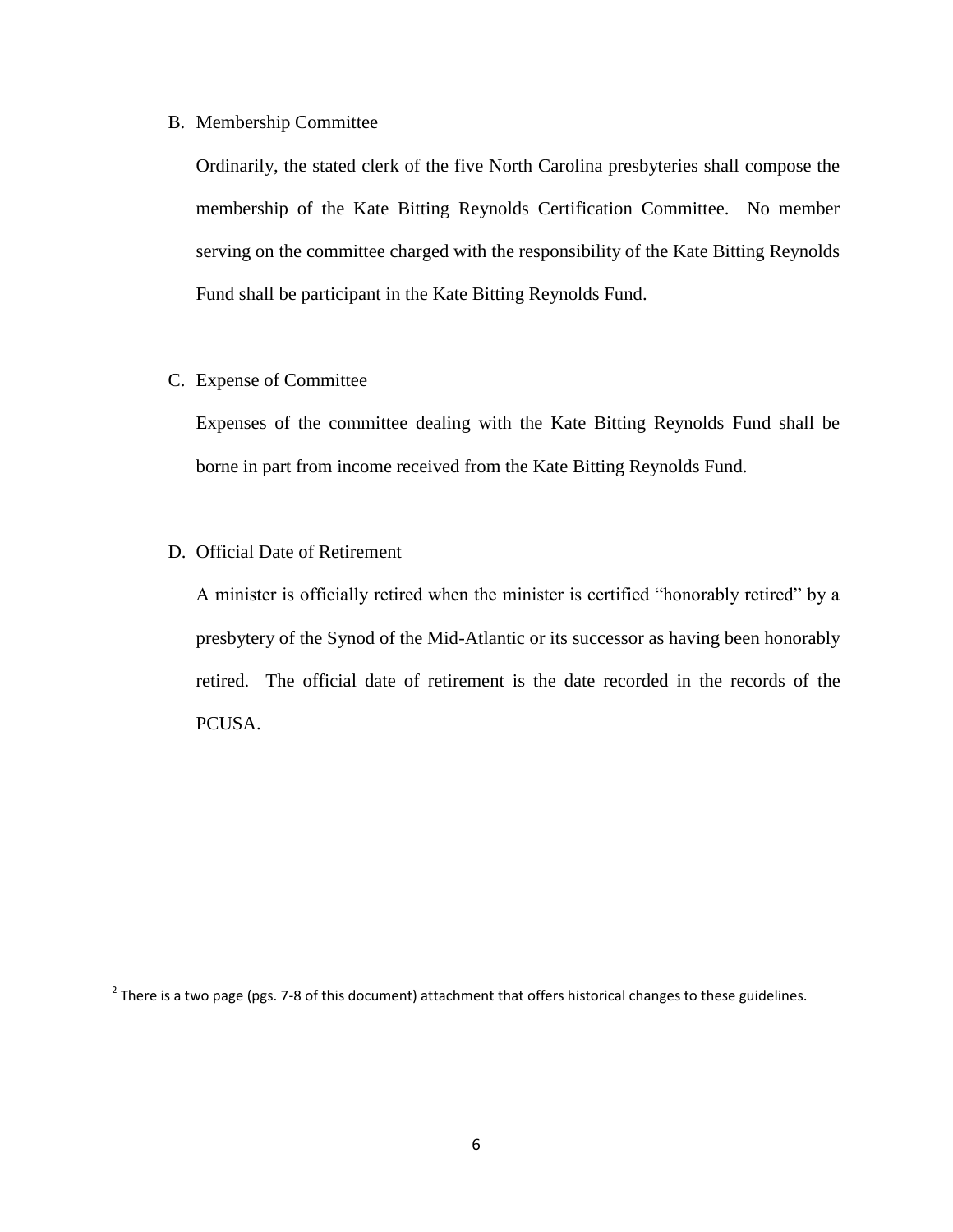# **SYNOD OF THE MID-ATLANTIC KATE BITTING REYNOLDS FUND CERTIFICATION COMMITTEE HISTORICAL NOTES ATTACHMENT**

Amend #1 – (June 26, 2019 by removing original document). The Kate Bitting Reynolds Fund was established in 1947 by the Synod of North Carolina. (See Minutes of Synod of North Carolina for that year, pp. 543-545; also annual reports of the Committee on Ministerial Support and, beginning in 1951, of the Permanent Committee on Annuities and Relief and, beginning in 1974, of the Mission Committee on Professional Development, whose name changed to Committee on the Care and Development of Church Professionals, and beginning in 1989 of the Reynolds Fund Certification Committee.)

Amend #2 – (June 26, 2019 by removing from original document). The Kate Bitting Reynolds Fund is administered by the Ministry Group on Care and Development of Church Professionals or its successor. Beginning in 1989, the Reynolds Fund Certification Committee of the Synod of the Mid-Atlantic, Presbyterian Church (U.S.A.) became the successor to the Ministry Group on Care and Development of Church Professionals.

Amend #3 – (June 26, 2019 by removing from original document). Ministers who have served in a presbytery whose bounds extend beyond the State of North Carolina are eligible only if the church or churches which were served were within the State of North Carolina with the exception of those particular churches mentioned by the Superior Court of Forsyth County in North Carolina in its judgment dated July 23, 1984.

Amend #4 – (June 26, 2019 by removing from original document) Concluding paragraph of the order of Forsyth County Superior Court: "NOW, THEREFORE, IT IS ORDERED,